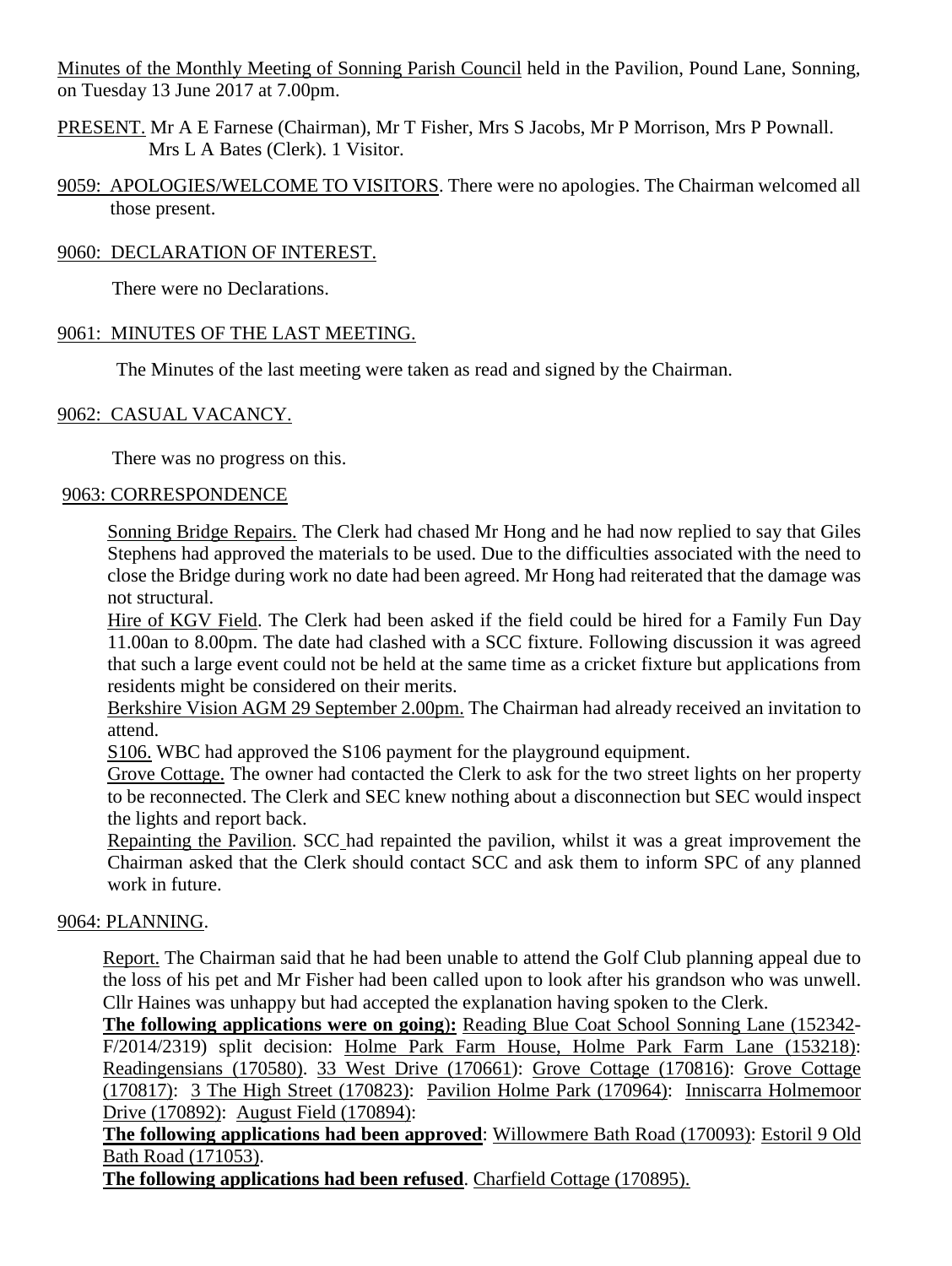# **The following applications had been withdrawn.** 12a South Drive (170815).

**WBC had replied to the following application**: Land Adjacent (to West) of Orchard Lodge Sonning Eye (171201).

**The following new applications had been received.** 2 South Drive (170989). Erection of a first floor front/ side extension; two storey rear/ side extension and a two storey rear extension to the existing dwelling: Holme Park Farm House (171247). Certificate of existing lawful development for the use of manege, stables, barn and yard for commercial equestrian business: Pool Court (171117). Full application for the proposed demolition of existing dwelling and replacement with new dwelling with basement and garage annex: The Atrium (171293) Full application for the proposed demolition of existing dwelling and the erection of a replacement dwelling with basement, detached garage, garden store buildings and associated landscaping in a Conservation Area: 89 Pound Lane (171356). Householder application for proposed erection of single storey wooden summerhouse at rear of garden: The Lawns Old Bath Road (171424). Full planning application for the demolition of two dwellings and replacement of five dwellings, accessed of the existing drive including landscaping: 47 Old Bath Road (171631). Householder application for the proposed erection of a single storey rear extension with glazed lantern and erection of rear dormer extensions to converted loft space.

## 9065: CONSERVATION AREA ASSESSMENT.

Giles Stephens had provided additional prices for printing, which were all very high. A run of 250 would cost £8.73 per copy. The Society had already informed Mr Stephens that they would not be proceeding with an order from WBC. A copy of the document could be downloaded from the WBC web site and it was agreed this was currently the best option.

## 9066: QUESTIONS FOR BOROUGH COUNCILLOR.

In the absence of Cllr Haines there were no questions

## 9067: PARISHIONER QUESTIONS

Mr Doyle asked what progress had been made in securing the area at the entrance to Liguge Way, now that the damaged posts had been removed. The Chairman said that various options had been investigated and he had a new sample planter for consideration. The children from the school were keen to plant out the planters and maintain them. Mr Doyle said that it was important that parking in the area was prevented, it was a matter of safety. Mr Fisher said that recently the situation had improved and there was little parking in the area, SPC would be responsible if anything happened. The Chairman said that the planters were part of an improvement scheme for the area, which included moving the Twinning noticeboard, introducing a noticeboard for the Society and replacing and moving the SPC noticeboard. A 'Welcome to Sonning' sign would also be installed and other ideas were being considered.

Mr Doyle said that the pavement outside his house would be reinstated by WBC on 15 June when they tarmacked the new entrance to his house. Mr Doyle left the meeting at this point.

### 9068: FINANCE.

.

- a) Report. The Clerk had prepared a report which was noted.
- b) Annual Return. Mr Morrison and the Clerk had prepared figures for the Annual Return. Mr Morrison proposed accepting the figures and the completed Governance Statement, Mr Fisher seconded and both were unanimously approved. The Chairman and the Clerk signed the Annual Return.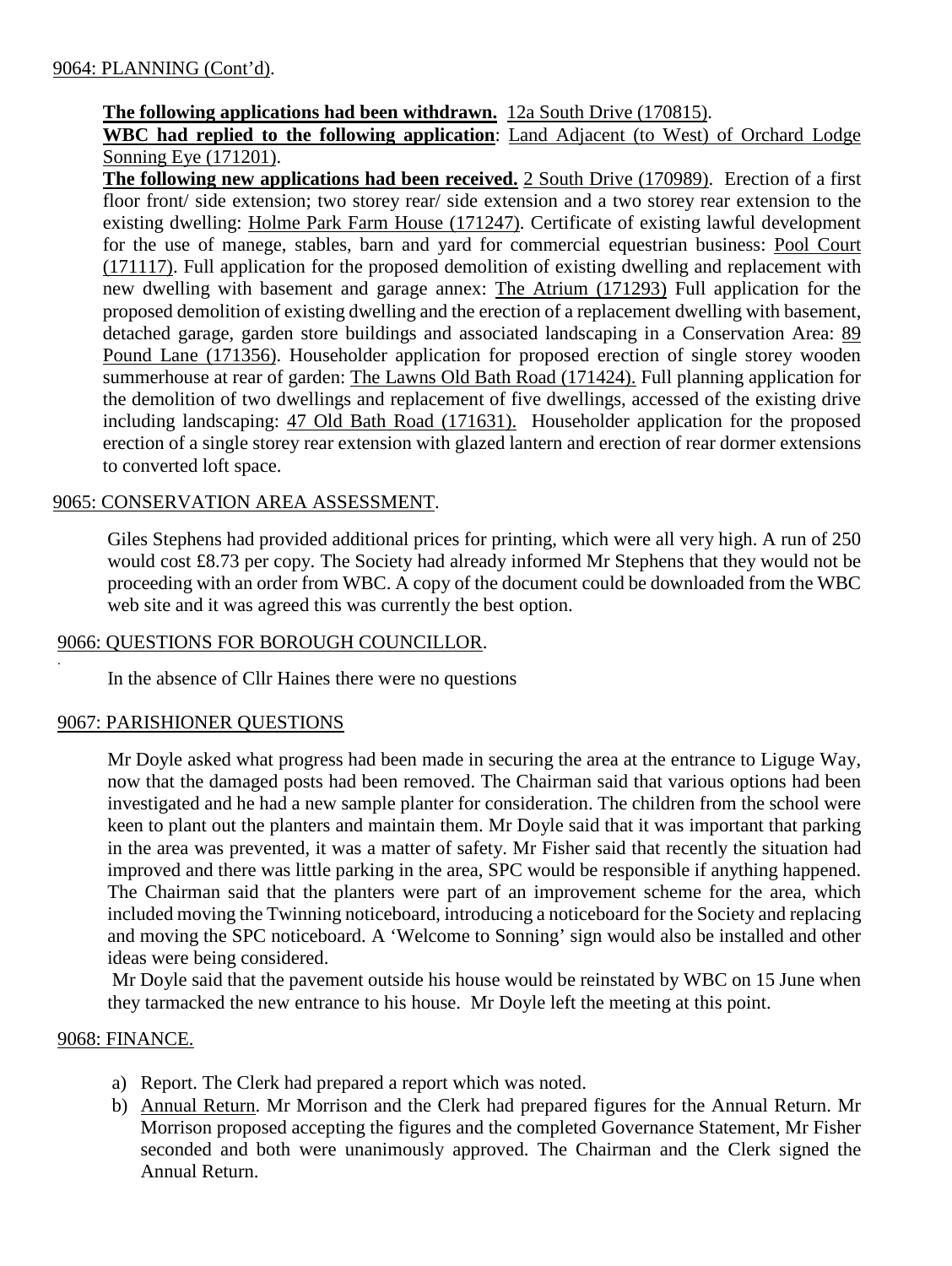### 9068: FINANCE (Cont'd).

c) Payment of Accounts. Mr Morrison proposed and Mr Fisher seconded making the following payments and these were unanimously approved.

| Date      | Cha       | Name                   | Service item                   | Gross   | <b>VAT</b> | Net     | Committee               | Sub-Comm.     |
|-----------|-----------|------------------------|--------------------------------|---------|------------|---------|-------------------------|---------------|
| 9 May 17  | 379       | Westcotec              | Speed Sign                     | 3570.00 | 595.00     | 2975.00 | <b>HIGH &amp; LIGHT</b> | Lighting      |
| 9 May '17 | 380       | <b>Heartbeat Trust</b> | <b>Defibrillator Batteries</b> | 93.60   | 15.60      | 78.00   | <b>ADMIN</b>            | Misc.         |
| 9 May '17 | 381       | <b>ISS</b>             | Dog Bins                       | 156.00  | 26.00      | 130.00  | <b>ENVIRON</b>          | Emptying      |
| 9 May '17 | 392       | T. Fisher              | Padlock & Cable                | 43.86   | 0.00       | 43.86   | <b>HIGHWAYS</b>         | Misc.         |
| 9 May '17 | 393       | Henley Land            | Outfield $x$ 3                 | 178.75  | 0.00       | 178.75  | <b>RECREATION</b>       | <b>Sports</b> |
| 9 May '17 | 393       | Hensley Land           | Main Mowing x 1                | 490.00  | 0.00       | 490.00  | <b>RECREATION</b>       | Mowing        |
| 9 May '17 | 395       | Henley Land            | Repairs to Field               | 1725.00 | 0.00       | 1725.00 | <b>RECREATION</b>       | Weed/feed     |
| 9 May '17 | 396       | Playsafety             | <b>ROSPA</b> Inspection        | 222.60  | 37.10      | 185.50  | <b>RECREATION</b>       | Playground    |
| 9 May '17 | 397       | Sonning CC             | Part Skip Hire                 | 195.30  | 0.00       | 195.30  | <b>PAVILION</b>         | Misc.         |
| 9 May '17 | 398       | A E Farnese            | <b>AGM</b> Refreshments        | 67.30   | 0.00       | 67.30   | <b>ADMIN</b>            | Misc.         |
| 16 May 17 | <b>DD</b> | <b>Brit Gas</b>        | <b>SLTC</b> Electric           | 51.13   | 2.43       | 48.70   | <b>SPORTS</b>           | <b>SLTC</b>   |
| 25 May 17 | <b>DD</b> | Brit gas               | <b>Pavilion Electric</b>       | 93.33   | 4.44       | 88.89   | <b>SPORTS</b>           | Pav. Electric |
|           |           |                        | <b>Total</b>                   | 6886.87 | 680.57     | 6206.30 |                         |               |

### PAYMENT OF ACCOUNTS JUNE '17 (1 TO 31 MAY)

d) Appointment of Internal Auditor. Mr Morrison proposed appointing Mr Williams as the Internal Auditor, Mr Fisher seconded and this was unanimously approved.

## 9069: HIGHWAYS.

.

Withdrawal of School Crossing Patrol. WBC had replied to the objections, from the School and SPC, to the removal of the school crossing patroller to say they understood the disappointment expressed. They had also said, with regard to the request to convert the Zebra Crossing, that they were prioritising assessment of other sites with no controlled crossings facilities and when this was complete they would be undertaking a wider review when the Sonning site would be considered. The School had asked if SPC could get the Sonning crossing prioritised. The Chairman said he had made enquired but this seemed unlikely. The parents seemed keen to set up a parents patrol and Mr Fisher agreed to discuss possibilities with the Head Teacher. The Chairman said that he was annoyed about WBC penny pinching on the patrollers while spending excessively on other projects.

Speed Indicator. Mr Fisher said that Indicator seemed to be working well. Having looked at the data it appeared to show that the parked cars outside the school slowed traffic speeds and he had delayed discussing their removal with the Head Teacher until this became clearer. Cllr Tony Mansfield (Hurst PC) had contacted Mr Fisher for advice about a speed indicator and had suggested that a sign saying 'Speed' should be erected above the SID. Mr Fisher said that he had replaced the batteries several time and Westcotec suggested that the sign might be picking up traffic, travelling legally, in the 30mph zone as the two zones adjoined each other. Westcotec had suggested installing the SID on the opposite side of the road but no suitable post for installation existed. Mr Runnells suggested turning the sign around so it faced the Pearson Road direction.

Mr Fisher said that the initial data from SID showed that eight vehicles were travelling between 45 – 50 mph, 45 travelling at 40-45mph and 452 were travelling at 35-40 mph, all at varying times of the day and night. The average compared to the 85%ile figure shown on the WBC survey carried out in January was 3mph slower but the number of vehicles was higher. This might be due to differing circumstances and subsequent data would need to be examined in order to get an overall picture. Mr Runnalls agreed to be on hand when the batteries were next changed so he could change them if necessary.

Speed/Lorry Watch. Mr Fisher said that he had mentioned this at the Police training session but no one had contacted him. Mr Fisher and Mrs Jacobs were yet to carry out the Lorry Watch.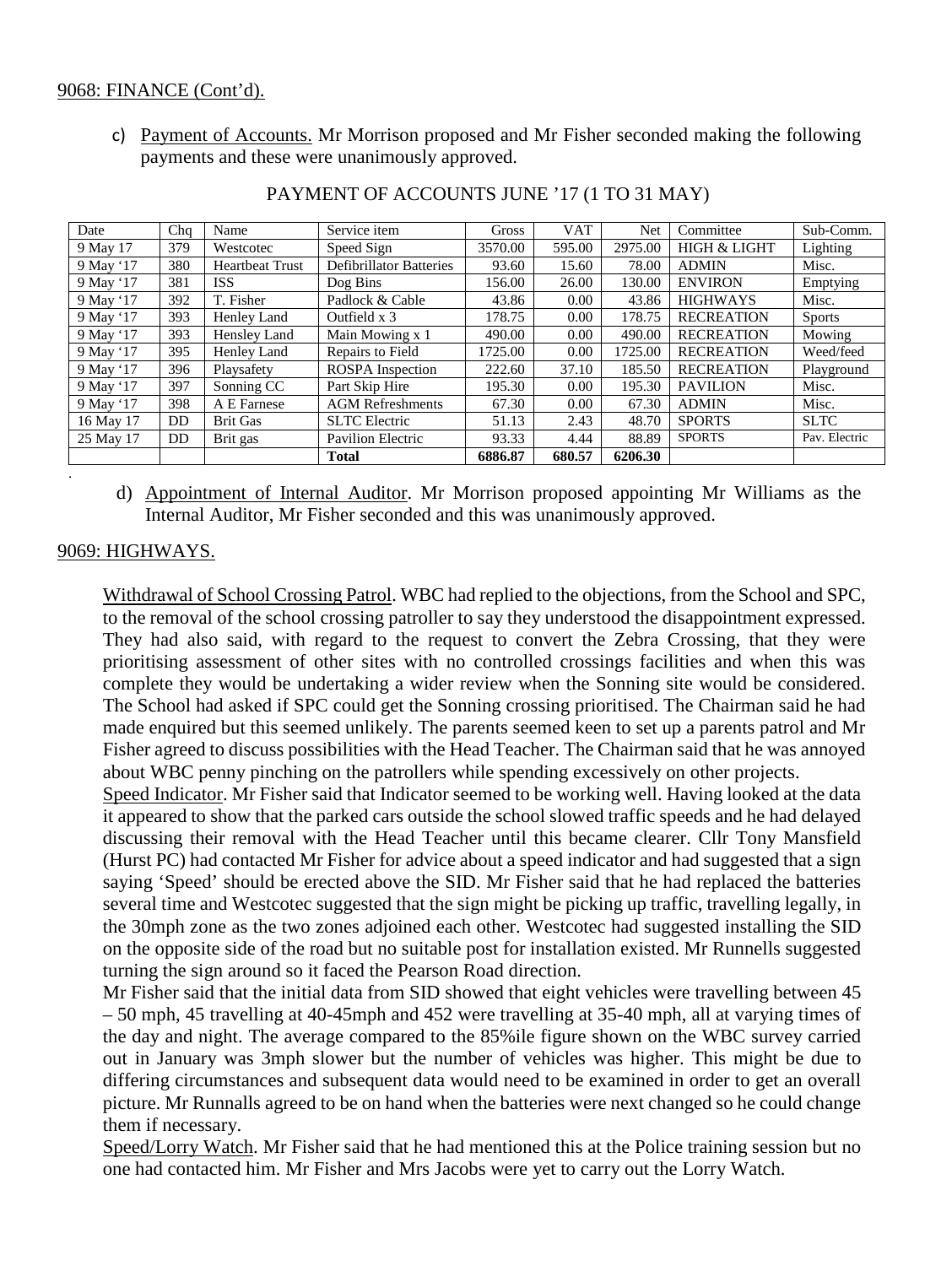# 9069: HIGHWAYS (Cont'd).

Sonning Lane Parking. Mr Fisher said that there had been a successful meeting, to discuss the parking, with the RBCS Headmaster, Jesse Elzinger, and representatives from RBCS Trustees, WBC, SPC and the Sonning and Sonning Eye Society. Mr Horton (WBC) had agreed to prepare some initial options for parking restrictions including, passing places and protections at junctions/corners etc. and also Some, time limited, spaces nearer the village. Unfortunately these could not be introduced until WBC took over responsibility from the Police as part of the Civil Parking Enforcement (CPE) project (possibly by the end of the year) and the School had been hoping to have something in place by September 2017.

Removal of Road Humps. Mr Horton had asked Mr Fisher if SPC would mind if the road hump in Pound Lane was removed. Mr Fisher said, as it was outside his house, he would not. Mrs Plant had complained that it was affecting her health.

## 9070: RECREATION AND ENVIRONMENT W.G.

- a) Safety Checks. These had been carried out. The Chairman said that the playground sign had been updated and he and Mr Fisher would carry out the annual power wash of the equipment.
- b) New Pavilion. Mrs Pownall said that revised plans had been prepared, storage would be essential. There were no cost to SPC so far but a surveyor would be required at an approximate cost of £140. Mrs Pownall would show Mr Pascal the drawings as the immediate neighbour and most likely to be affected by the proposals. Mrs Pownall would also ask Mr Anderson how much higher the new pavilion would be compared to the existing.
- c) SCC Practice nets. These had now been installed, the Chairman said that he would meet Mr Ray to sign off the work.
- d) S&SE Society Noticeboard in the Copse. The Chairman said that SPC's noticeboard was in poor condition and it might be better to move it to another more accessible position, together with the noticeboards belonging to the Twining Committee and S&SE Society. The whole area needed a rethink to include the 'Welcome to Sonning' sign, the planters and the noticeboards. It was also agreed that a 'Welcome to Sonning' sign should be placed in Charvil Lane. The Chairman agreed to cost the prices for the planters and the signs.

## 9071: TECHNICAL SERVICES.

Safety Checks. The Chairman had carried out the safety checks on the Wharf.

 Lighting Upgrade. Mr Fisher said that he had received an updated price for the heritage lights of £626.10 per column, which would include embellishments and a shield could be included for an additional £21. Columns P30 and P21 had not been installed yet but were on the list to be done. The Chairman proposed that nine columns in the CA should be replaced with heritage style at a cost of £5635, plus four new style columns, outside the CA, at a cost of £760. Mr Fisher seconded and this was unanimously approved. The West Drive heritage columns would be added to the list provided West Drive were happy with the price.

Bus Shelters. It had been reported that the cover on the bus shelter on the A4 was loose and busses had damaged the roof to the bus shelter in Pearson Road. The Chairman would check this out.

Pound Lane Hedge. The Chairman said that Mr Collier would tidy the hedge outside Parkway Drive when he could but was unable to cut back Mr Wynn Jones' hedge.

Allotments. Mrs Jacobs said that she had seen Mr Tinson who was happy with the condition of the fence. One of the allotments needed the grass cutting, the Chairman would speak to the tenant. Mr Collier had made a good job of trimming the hedge.